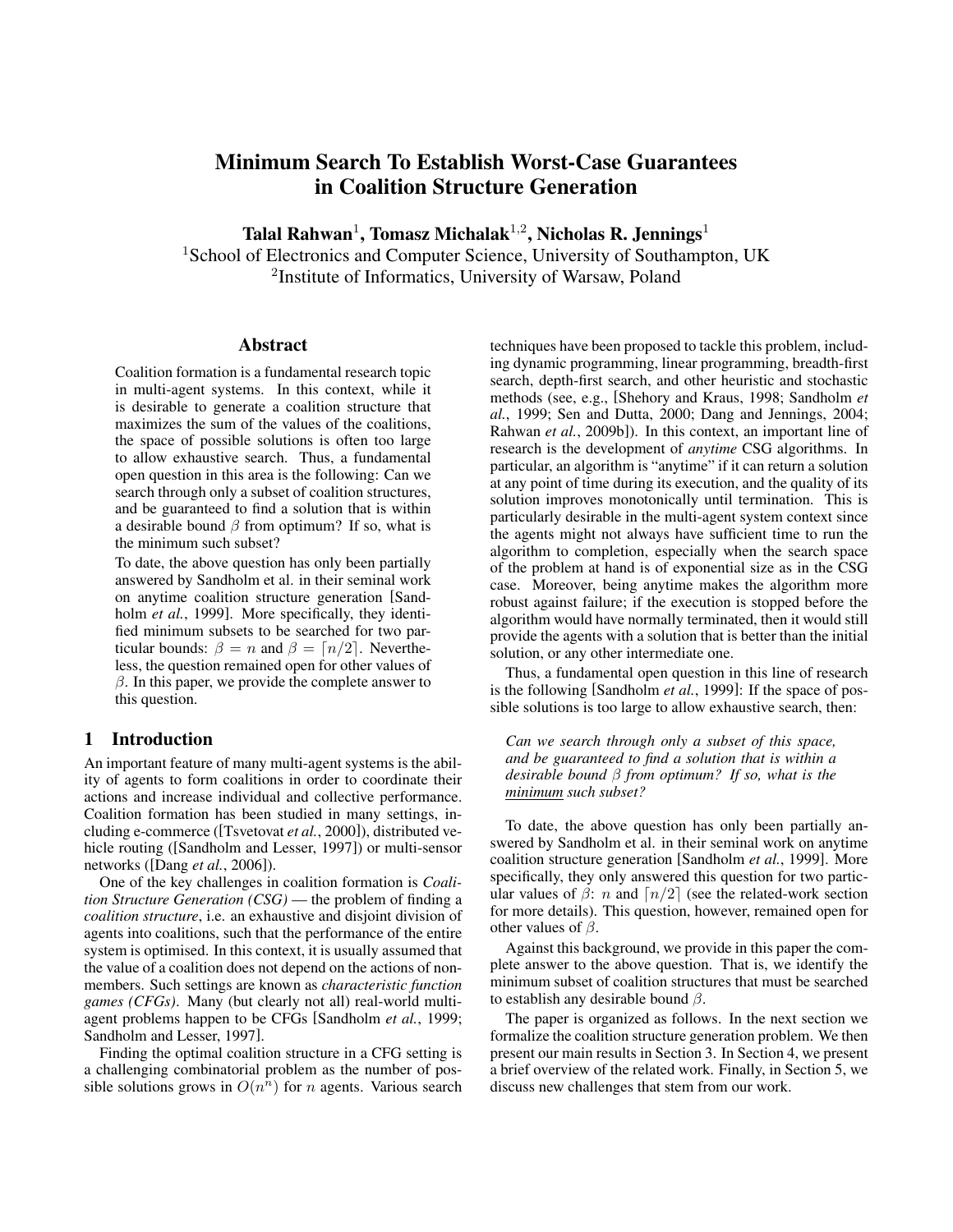# 2 Preliminaries

In this section we formally introduce the basic notation used throughout the paper. Let  $A = \{a_1, a_2, \dots, a_n\}$  be the set of agents and  $C$  the set of all coalitions. More formally,  $C = \{C : C \subseteq A, C \neq \emptyset\}$ . A *coalition structure*  $CS = \{C_1, C_2, \cdots, C_{|CS|}\}\$ is a partition of A, i.e., it satisfies the following conditions: (a)  $\forall i \in \{1, \dots, |CS|\}, C_i \neq \emptyset;$ (b)  $\bigcup_{i=1}^{|CS|} C_i = A$ ; and (c)  $\forall i, j \in \{1, \cdots, |CS|\} : i \neq j$  $j, C_i \cap C_j = \emptyset$ . We will denote the set of all coalition structures as  $\Pi_n$ .

A *characteristic function* assigns a real value  $v(C) \in \mathbb{R}$  to every coalition  $C \in \mathcal{C}$  which reflects its performance. The value of any coalition structure  $CS \in \Pi_n$  is the sum of the values of the coalitions in it, and is denoted as  $V(CS)$ . Formally,  $\forall CS \in \Pi_n, V(CS) = \sum_{C \in CS} v(C)$ . The CSG problem is, then, to find an optimal coalition structure  $CS^* \in \Pi_n$ , defined as:

$$
CS^* = \arg\max_{CS \in \Pi_n} V(CS)
$$

Throughout the paper, we assume that the following holds:

$$
\forall C \in \mathcal{C} \ \ v(C) \ge 0 \tag{1}
$$

In the appendix we demonstrate that the above assumption results in no loss of generality as far as the solution to the CSG problem is concerned. Laso in the appendix we summarise the main notations used throughout the paper.

#### 3 Answering the Open Question

This section presents our main theorems. In particular, the first four of them are concerned with a generalized case, where two arbitrary sets of coalition structures  $\Pi', \Pi'' \subseteq \Pi_n$ are given, and the aim is to establish a bound  $\beta$  on the best solution in  $\Pi'$  with respect to the best one in  $\Pi''$ . These four theorems lay the foundation to our final theorem, corollary of which constitutes the solution to the open question posed in the introduction.

In what follows we will need the following additional notation. For any coalition structure  $CS \in \Pi_n$ , let  $\mathcal{P}(CS)$  be the set of possible partitions of CS. That is,

$$
\mathcal{P}(CS) = \{ P : \cup P = CS \land \forall P_i, P_j \in P : i \neq j, P_i \cap P_j = \emptyset \}
$$

For instance, given  $CS = \{\{a_1\}, \{a_2, a_3\}, \{a_4\}\}\$ , the set  $\mathcal{P}(CS)$  consists of the possible partitions of CS, which are:  ${({a_1}), ({a_2}, a_3), ({a_4})}, {({a_1}, a_2, a_3)}, ({a_4})},$  $\{\{\{a_1\}, \{a_2, a_3\}, \{a_4\}\}\}, \{\{a_1\}, \{a_4\}\}, \{\{a_2, a_3\}\}\},$ and  $\{\{\{a_1\}, \{a_2, a_3\}, \{a_4\}\}\}.$ 

Moreover, for any set of coalition structures  $\Pi' \subseteq \Pi_n$ , let  $\delta(\Pi')$  be the set that consists of every non-empty subset of every coalition structure in  $\Pi'$ . That is:

$$
\delta(\Pi') = \bigcup_{CS \in \Pi'} \bigcup_{\mu \subseteq CS, \mu \neq \emptyset} \{\mu\}
$$
 (2)

For example, given the following set of coalition structures:  $\Pi' = \{ \{ \{a_1, a_2\}, \{a_3\} \}, \{ \{a_1\}, \{a_2, a_3\} \} \},\$  the set  $\delta(\Pi')$  consists of all non-empty subsets of the two coalition structures in  $\Pi'$ . In other words, it consists of following six subsets:  $\{\{a_1, a_2\}\}\$ ,  $\{\{a_3\}\}\$ ,  $\{\{a_1, a_2\}\}\$ ,  $\{\{a_1\}\}\$ ,  $\{\{a_2,a_3\}\}\$ , and  $\{\{a_1\},\{a_2,a_3\}\}\$ .

We start with proving the following:

**Theorem 1** For any two sets of coalition structures  $\Pi', \Pi'' \subseteq$  $\Pi_n$ *, if:* 

$$
\forall CS \in \Pi'': \exists P \in \mathcal{P}(CS) : P \subseteq \delta(\Pi') \tag{3}
$$

*then the following holds:*

$$
\frac{\max_{CS \in \Pi''} V(CS)}{\max_{CS \in \Pi'} V(CS)} \le \max_{CS \in \Pi''} \left( \min_{P \in \mathcal{P}(CS): P \subseteq \delta(\Pi')} |P| \right) \tag{4}
$$

In other words, if the subsets in  $\delta(\Pi')$  can partition every coalition structure in  $\Pi''$ , then the best coalition structure in  $\Pi'$  is within a bound from the best one in  $\Pi''$ . To compute this bound, we first compute for every coalition structure  $CS \in \Pi''$  the size of the smallest subset of  $\delta(\Pi')$  that partitions CS. The bound is then equal to the largest such size.

**Proof.** Assuming that condition (3) holds, let  $CS^*$  be the best coalition structure in  $\Pi''$ , and  $P^* = \{P_1^*, \cdots, P_{|P^*|}^*\}$  be the smallest subset of  $\delta(\Pi')$  that partitions  $CS^*$ , i.e.,

$$
CS^* = \arg\max_{CS \in \Pi''} V(CS)
$$
 (5)

$$
P^* = \arg\min_{P \in \mathcal{P}(CS^*): P \subseteq \delta(\Pi')} |P| \tag{6}
$$

Now, since  $P^*$  is a partition of  $CS^*$ , then we can write  $V(CS^*)$  as follows:

$$
V(CS^{*}) = \sum_{C \in P_{1}^{*}} v(C) + \cdots + \sum_{C \in P_{|P^{*}|}^{*}} v(C)
$$

This, in turn, implies that:

$$
V(CS^*) \le |P^*| \times \max_{P_i^* \in P^*} \sum_{C \in P_i^*} v(C) \tag{7}
$$

Furthermore, from (6), we know that:

$$
|P^*| \le \max_{CS \in \Pi''} \left( \min_{P \in \mathcal{P}(CS): P \subseteq \delta(\Pi')} |P| \right) \tag{8}
$$

From  $(7)$  and  $(8)$ , we find that:

$$
V(CS^*) \le \max_{CS \in \Pi''} \left( \min_{P \in \mathcal{P}(CS): P \subseteq \delta(\Pi')} |P| \right) \times \times \max_{P_i^* \in P^*} \sum_{C \in P_i^*} v(C) \tag{9}
$$

Moreover, since  $P^* \subseteq \delta(\Pi')$ , then  $\forall P^*_i \in P^* \exists CS \in \Pi'$ :  $P_i^* \subseteq CS$ . This implies that:

$$
\exists CS \in \Pi': \max_{P_i^* \in P^*} \sum_{C \in P_i^*} v(C) \le V(CS) \tag{10}
$$

From (9) and (10), we find that there exists  $CS \in \Pi'$ :

$$
V(CS^*) \le \max_{CS \in \Pi''} \left( \min_{P \in \mathcal{P}(CS): P \subseteq \delta(\Pi')} |P| \right) \times V(CS)
$$

This, as well as (5), imply that (4) holds.

П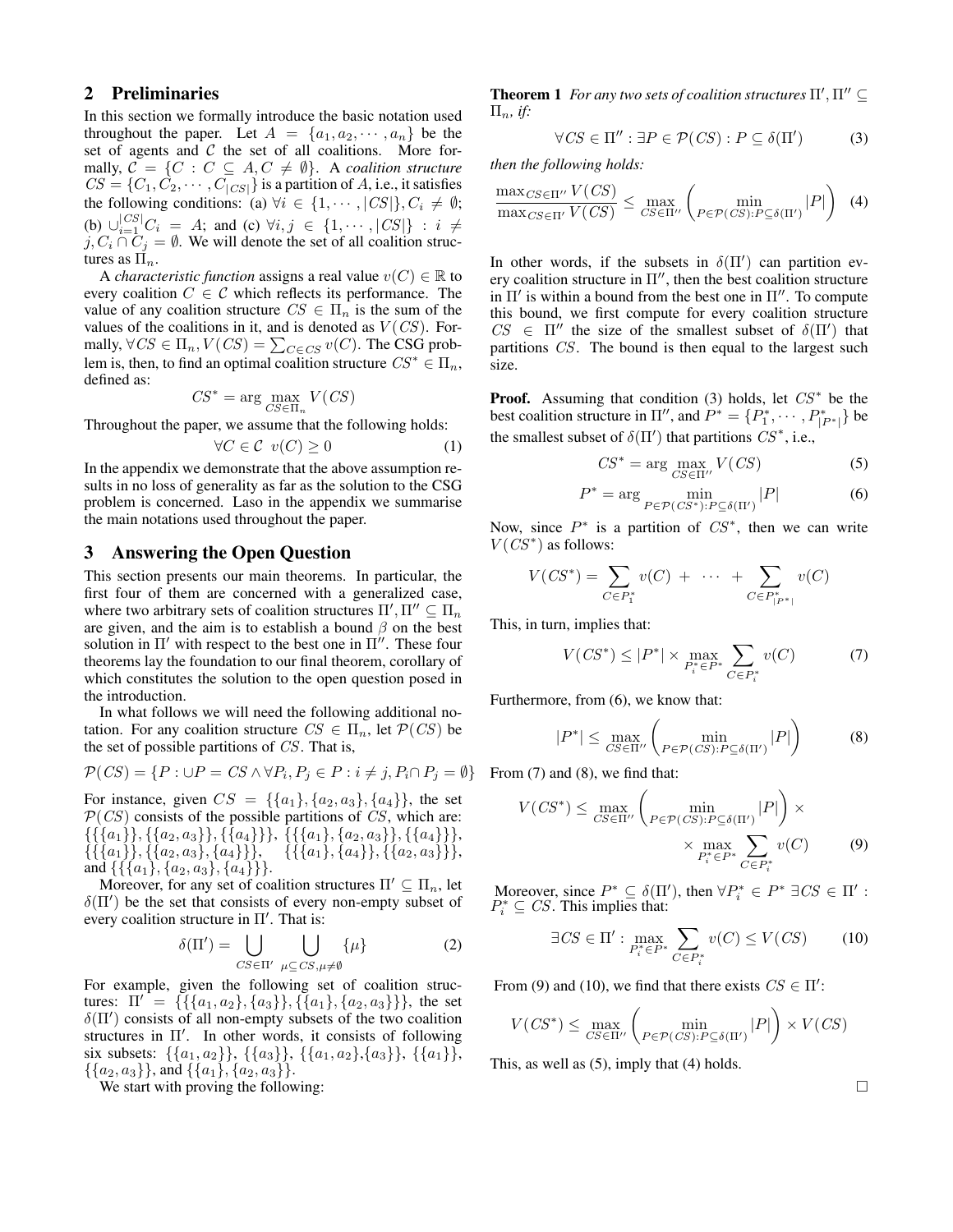Secondly, we prove that the bound obtained in Theorem 1 cannot be improved upon.

### Theorem 2 *The bound in Theorem 1 is tight.*

**Proof.** Given two sets of coalition structures  $\Pi', \Pi'' \subseteq \Pi_n$ such that condition (3) holds, we will construct a worst case where:

$$
\frac{\max_{CS \in \Pi'} V(CS)}{\max_{CS \in \Pi'} V(CS)} = \max_{CS \in \Pi''} \left( \min_{P \in \mathcal{P}(CS): P \subseteq \delta(\Pi')} |P| \right)
$$

First, let us define *CS* and  $P = \{P_1, \ldots, P_{|\tilde{P}|}\}\$  as follows:

$$
\widetilde{CS} = \arg \max_{CS \in \Pi''} \left( \min_{P \in \mathcal{P}(CS): P \subseteq \delta(\Pi')} |P| \right)
$$

$$
\widetilde{P} = \arg \min_{P \in \mathcal{P}(\widetilde{CS}): P \subseteq \delta(\Pi')} |P|
$$

Based on this, we need to construct a worst case where:

$$
\frac{\max_{CS \in \Pi'} V(CS)}{\max_{CS \in \Pi'} V(CS)} = |\tilde{P}| \tag{11}
$$

Since  $\widetilde{P}$  is a partition of  $\widetilde{CS}$ , then we can write  $V(\widetilde{CS})$  as follows:

$$
V(\widetilde{CS}) = \sum_{\widetilde{P}_i \in \widetilde{P}} \sum_{C \in \widetilde{P}_i} v(C) \tag{12}
$$

Now assume that the following holds:

$$
\forall \widetilde{P}_i \in \widetilde{P}, |\widetilde{P}_i| = 1
$$

In other words, assume that every  $\widetilde{P}_i$  contains exactly one coalition, and let us denote this coalition as  $C_i$ . Also assume that:

$$
\forall C \in \mathcal{C}, v(C) = \begin{cases} 1 & \text{if } C \in \{\widetilde{C}_1, \dots, \widetilde{C}_{|\widetilde{P}|}\} \\ 0 & \text{otherwise} \end{cases}
$$
(13)

Finally, assume that:

$$
\widetilde{CS} = \arg \max_{CS \in \Pi''} V(CS) \tag{14}
$$

From equations  $(12)$ ,  $(13)$  and  $(14)$ , we find that:

$$
\max_{CS \in \Pi''} V(CS) = |\tilde{P}| \tag{15}
$$

Now since  $\tilde{P}$  is the smallest partition of  $\tilde{CS}$  in  $\delta(\Pi')$ , then this implies that:

$$
\forall CS \in \Pi', \left| CS \cap \{\widetilde{C}_1, \dots, \widetilde{C}_{|\widetilde{P}|}\}\right| \le 1 \tag{16}
$$

From  $(13)$  and  $(16)$ , we find that:

$$
\max_{CS \in \Pi'} V(CS) = 1 \tag{17}
$$

From  $(15)$  and  $(17)$ , we find that  $(11)$  holds.

Thirdly, we prove that the condition in Theorem 1 is necessary to obtain a finite bound.

**Theorem 3** For any two sets of coalition structures  $\Pi', \Pi'' \subseteq$ Πn*, condition (3) must hold in order to establish a finite bound on*  $\max_{CS \in \Pi''} V(CS) / \max_{CS \in \Pi'} V(CS)$ .

Proof. Assume that condition (3) does not hold. In other words, assume that:

$$
\exists CS \in \Pi'': \forall P \in \mathcal{P}(CS) : P \nsubseteq \delta(\Pi')
$$

This implies that:

$$
\exists CS \in \Pi'': \{\{C\} : C \in CS\} \nsubseteq \delta(\Pi') \tag{18}
$$

Now, from the definition of  $\delta(\Pi')$  in (2), we know that:

$$
\forall CS \in \Pi', \forall C \in CS : \{C\} \in \delta(\Pi') \tag{19}
$$

From  $(18)$  and  $(19)$ , we find that:

$$
\exists CS \in \Pi'': \exists C \in CS : \forall CS' \in \Pi', C \notin CS'
$$
 (20)

In other words, there exists a coalition that does not appear in any of the coalitions in  $\Pi'$ , but appears in at least one of the coalition structures in  $\Pi''$ . Now since this coalition could be arbitrarily better than every other coalition in  $C$ , then the coalition structures containing it could be arbitrarily better than those not containing it.  $\Box$ 

While the above theorem is concerned with the necessary condition to establish a *finite* bound  $\beta$ , the following theorem is concerned with the necessary condition to establish *a particular* bound  $\beta = b$ , where  $1 \leq b \leq n$ .

**Theorem 4** *For any set of coalition structures*  $\Pi'' \subseteq \Pi_n$ *, and for any*  $b: 1 \leq b \leq n$ *, in order to search a subset*  $\Pi' \subseteq \Pi''$ *and be guaranteed to find a coalition structure of which the value is within a bound*  $\beta \leq b$  *from*  $\max_{CS \in \Pi''} V(CS)$ *, it is necessary that*  $\Pi'$  *satisfies the following condition:* 

$$
\max_{CS \in \Pi''} \left( \min_{P \in \mathcal{P}(CS): P \subseteq \delta(\Pi')} |P| \right) \le b \tag{21}
$$

**Proof.** Assuming that  $\Pi'$  does not satisfy condition (21), we will prove that it is not possible to find a coalition structure in  $\Pi'$  of which the value is within a bound  $\beta \leq b$ from  $\max_{CS \in \Pi''} V(CS)$ . In other words, we will prove that:

$$
\frac{\max_{CS \in \Pi''} V(CS)}{\max_{CS \in \Pi'} V(CS)} > b \tag{22}
$$

From Theorem 3, we know that  $\Pi'$  must satisfy condition (3) in order to establish a finite bound on  $\max_{CS \in \Pi'} V(CS)$ . This, in turn, implies that the inequality in (4) holds (see Theorem 1). Finally, from Theorem 2, we know that it is possible to have a case where:

$$
\frac{\max_{CS \in \Pi''} V(CS)}{\max_{CS \in \Pi'} V(CS)} = \max_{CS \in \Pi''} \left( \min_{P \in \mathcal{P}(CS): P \subseteq \delta(\Pi')} |P| \right)
$$

Based on this, as well as the fact that  $\Pi'$  does not satisfy condition (21), we find that the inequality in (22) holds.

 $\Box$ 

 $\Box$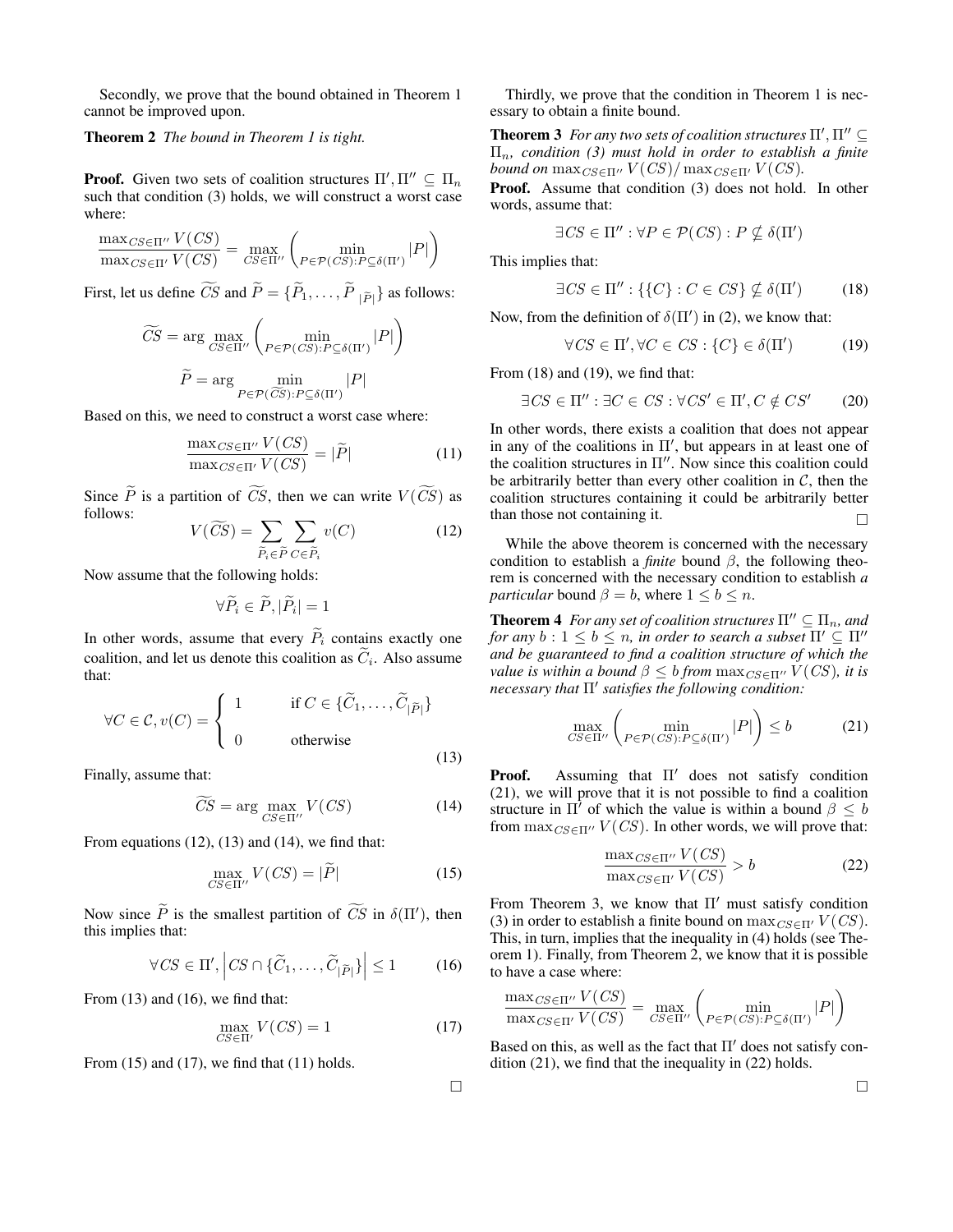For any  $b: 1 \le b \le n$ , let  $\Pi_n^b \subseteq \Pi_n$  be the minimum set guaranteed to contain a coalition structure of which the value is within a bound  $\beta \leq b$  from the optimal one, i.e.:

$$
\frac{\max_{CS \in \Pi_n} V(CS)}{\max_{CS \in \Pi_n^b} V(CS)} \le b
$$

Moreover, let  $\mathcal{I}_n$  be the set of integer partitions of n and, for any integer partition  $I = \{i_1, \dots, i_{|I|}\} \in \mathcal{I}_n$ , let  $S_I \subseteq \Pi_n$ be defined as follows:

$$
S_I = \{ \{C_1, \cdots, C_{|I|} \} \in \Pi_n : \{ |C_1|, \cdots, |C_{|I|} | \} = I \}
$$

In other words,  $S_I$  contains every coalition structure containing coalitions of which the sizes match the integers in I. For instance, given  $n = 4$ , we have:

$$
\mathcal{I}_4 = \{ \{4\}, \{1,3\}, \{2,2\}, \{1,1,2\}, \{1,1,1,1\} \}
$$
\n
$$
S_{I_1} = \{ \{a_1, a_2, a_3, a_4\} \}
$$
\n
$$
S_{I_2} = \{ \{a_1\}, \{a_2, a_3, a_4\} \}
$$
\n
$$
S_{I_3} = \{ \{a_1\}, \{a_1, a_2, a_3\} \}
$$
\n
$$
S_{I_4} = \{ \{a_1\}, \{a_2\}, \{a_3, a_4\} \}
$$
\n
$$
S_{I_5} = \{ \{a_1\}, \{a_1, a_2, a_3\} \}
$$
\n
$$
S_{I_6} = \{ \{a_1\}, \{a_1, a_2, a_3\} \}
$$
\n
$$
S_{I_7} = \{ \{a_1, a_2\}, \{a_1, a_2, a_3\} \}
$$
\n
$$
S_{I_8} = \{ \{a_1, a_3\}, \{a_2, a_4\} \}
$$
\n
$$
S_{I_9} = \{ \{a_1, a_3\}, \{a_2, a_4\} \}
$$
\n
$$
S_{I_1} = \{ \{a_1\}, \{a_1, a_3\} \}
$$
\n
$$
S_{I_2} = \{ \{a_1\}, \{a_1, a_2\} \}
$$
\n
$$
S_{I_4} = \{ \{a_1\}, \{a_1, a_3\} \}
$$
\n
$$
S_{I_5} = \{ \{a_1\}, \{a_2\}, \{a_3\}, \{a_4\} \}
$$
\n
$$
S_{I_6} = \{ \{a_1\}, \{a_2\}, \{a_3\}, \{a_4\} \}
$$

Now, our final theorem is as follows:

**Theorem 5** For any  $b: 1 \leq b \leq n$ , there exists  $\mathcal{I}'_n \subseteq \mathcal{I}_n$ *such that:*

$$
\bigcup_{I \in \mathcal{I}'_n} S_I = \Pi_n^b \tag{23}
$$

**Proof.** In order to prove Theorem 5, it is sufficient to prove that, for any  $I \in \mathcal{I}_n$ , and for any two coalition structures  $CS'$ ,  $CS'' \in S_I$ , we will show that:

$$
CS' \notin \Pi_n^b \Rightarrow CS'' \notin \Pi_n^b \tag{24}
$$

Now, for any coalition structure  $CS \in \Pi_n$ , let us define  $\Pi_n(CS)$  as follows:

$$
\Pi_n(CS) = \{\Pi' : \Pi' \subseteq \Pi_n, \Pi' \ni CS\}
$$

Based on this, we have:

$$
CS' \notin \Pi_n^b \Leftrightarrow \forall \Pi' \in \Pi_n(CS'), \Pi' \neq \Pi_n^b \tag{25}
$$

To this end, note that, for any subset  $\Pi \subseteq \Pi_n$ , there are exactly two properties based on which it is determined whether  $\tilde{\Pi} = \Pi_n^b$ :

- 1. The number of coalition structures in  $\Pi$ , i.e.,  $|\Pi|$ .
- 2. The ability of the elements in  $\delta(\Pi)$  to partition the coalition structures in  $\Pi\backslash\overline\Pi$ . This is measured as the maximum of the sizes of the smallest partitions of the coalition structures in  $\Pi \setminus \Pi$ , where the parts of the partitions are elements of  $\delta(\Pi)$ .

Now since both  $CS'$  and  $CS''$  belong to the same subset  $S_I$ , then, by only changing the indices of the agents, it is possible to transform  $\overrightarrow{CS}$  into  $\overrightarrow{CS}$ . For example, given  $\overrightarrow{CS}'$  =  $\{\{a_1\}, \{a_2\}, \{a_3, a_4\}\}\$ ,  $CS'' = \{\{a_2\}, \{a_4\}, \{a_1, a_3\}\}\$ , it is possible to transform  $CS'$  into  $CS''$  by only changing the indices of the agents such that  $a_1$ ,  $a_2$ ,  $a_3$  and  $a_4$  become  $a_2$ ,  $a_4$ ,  $a_1$  and  $a_3$  respectively, and that is because  $CS'$  and  $CS''$ belong to the same subset  $S_{\{1,1,2\}}$ . In a similar way (i.e., by only changing the indices of the agents) it is possible to transform any subset  $\Pi' \in \Pi_n(CS')$  into exactly one subset  $\Pi'' \in \Pi_n(CS'')$ . What is particularly important is the fact that the above two properties are exactly the same for  $\Pi'$ and  $\Pi$ <sup>*''*</sup> since the transformation only involved changing the agents' indices, and these do not have any effect on the above two properties. As a result, if  $\Pi^b_n \neq \Pi',$  then  $\Pi^b_n \neq \Pi''.$  This means:

$$
\forall \Pi' \in \Pi_n(CS'), \Pi' \neq \Pi_n^b \Rightarrow \forall \Pi'' \in \Pi_n(CS''), \Pi'' \neq \Pi_n^b
$$
\n(26)

From  $(25)$  and  $(26)$ , we find that  $(24)$  holds.

$$
\qquad \qquad \Box
$$

Having introduced the above five theorems, for any integer partition  $I \in \mathcal{I}_n$ , let us define  $\mathcal{P}(I)$  to be the set of possible partitions of  $I$ . That is,

$$
\mathcal{P}(I) = \{ P : \cup P = I \land \forall P_i, P_j \in P : i \neq j, P_i \cap P_j = \emptyset \}
$$

For instance, given  $n = 4$ , the set  $\mathcal{P}(\{1, 1, 2\})$  consists of the following four partitions:  $\{\{1\}, \{1\}, \{2\}\}, \{\{1, 1\}, \{2\}\},\$  $\{\{1,2\},\{1\}\}\$ , and  $\{\{1,1,2\}\}\$ .

Moreover, for any set of integer partitions  $\mathcal{I}'_n \subseteq \mathcal{I}_n$ , let  $\delta(\mathcal{I}'_n)$  be the set that consists of every non-empty subset of every integer partition in  $\mathcal{I}'_n$ . That is:

$$
\delta(\mathcal{I}'_n) = \bigcup_{I \in \mathcal{I}'_n} \bigcup_{\eta \subseteq I, \eta \neq \emptyset} {\eta}
$$
 (27)

For example, given  $\mathcal{I}'_4 = \{ \{1,1,2\}, \{1,3\} \}$ , the set  $\delta(\mathcal{I}'_n)$ consists of the following seven subsets:  $\{\{1\}\}, \{\{2\}\},\$  $\{\{3\}\}, \{\{1, 1\}\}, \{\{1, 2\}\}, \{\{1, 3\}\}, \{\{1, 1, 2\}\}.$  Finally, let  $\mathcal{I}_n(b)$  be defined as follows:

$$
\mathcal{I}_n(b) = \left\{ \begin{aligned} \mathcal{I}'_n &: (\mathcal{I}'_n \subseteq \mathcal{I}_n) \land \\ (\forall I \in \mathcal{I}_n : \exists P \in \mathcal{P}(I) : P \subseteq \delta(\mathcal{I}'_n), |P| \le b) \end{aligned} \right\} \tag{28}
$$

That is,  $\mathcal{I}_n(b)$  consists of integer partitions such that, if we take every subset of every individual integer partition in  $\mathcal{I}_n(b)$ — i.e., if we take every subset in  $\bigcup_{I \in \mathcal{I}_n(b)} \delta(I)$  — then these subsets are sufficient to partition every integer partition in  $\mathcal{I}_n$ into at most b parts.

Now, we obtain from Theorems 1-5 the following corollary:

**Corollary 1** *For any*  $b: 1 \leq b \leq n$ *, it holds that:* 

$$
\Pi_n^b = \arg\min_{\mathcal{I}_n' \in \mathcal{I}_n(b)} |\cup_{I \in \mathcal{I}_n'} S_I| \tag{29}
$$

Equation (29) provides the complete answer to the open question, i.e., it identifies  $\Pi_n^b$  — the minimum subset of the coalition structure space that is guaranteed to contain at least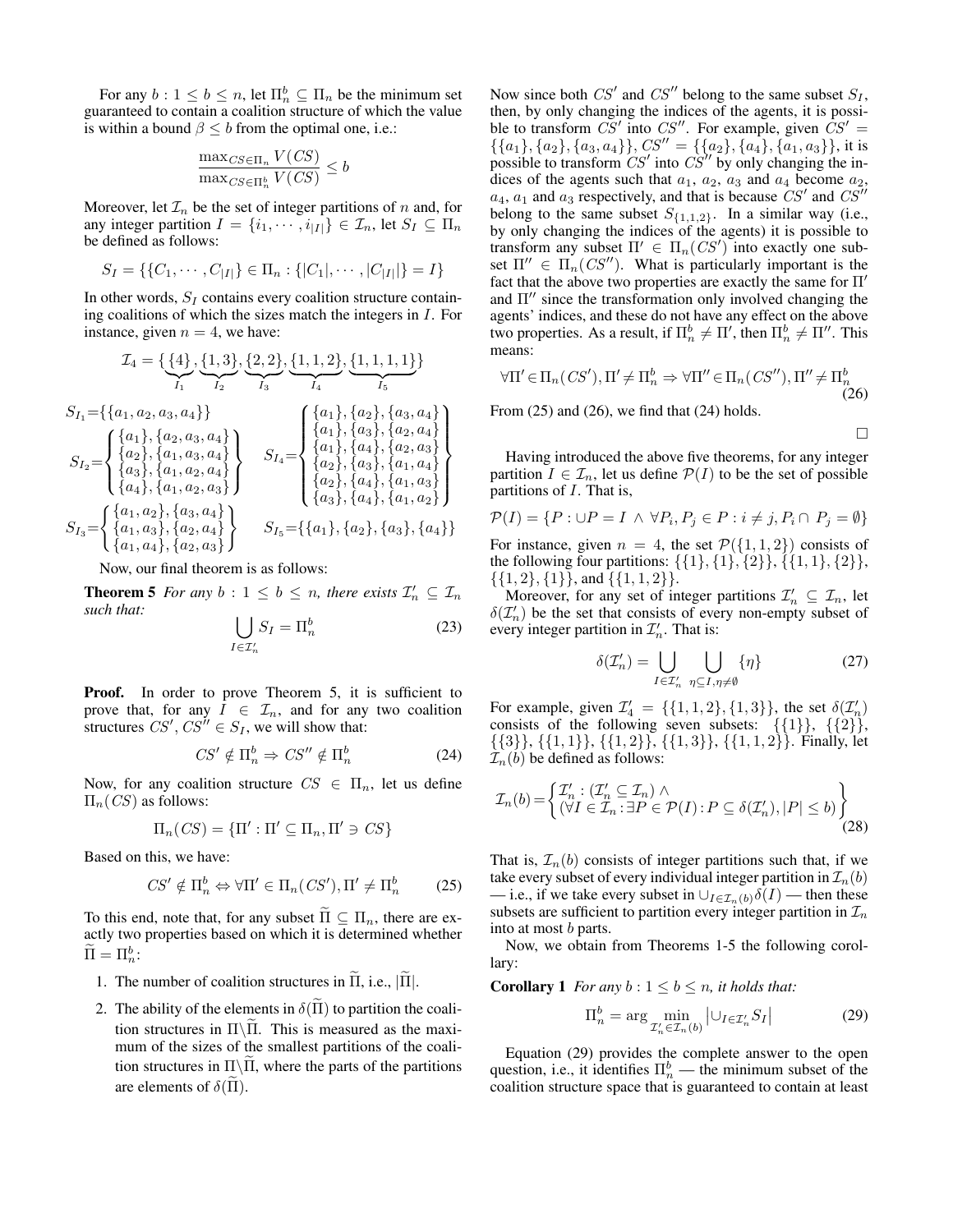one coalition structure of which the value is within a bound  $\beta = b$  from the value of the optimal coalition structure, where  $1 \leq b \leq n.$ <sup>1</sup>

## 4 Related Work

In this section, we discuss the relevant anytime approaches to the CSG problem.<sup>2</sup> In particular, these can be divided into two categories:

- 1. The first tries to improve the quality of the solution as quickly as possible using various search techniques. Arguably, the state-of-the-art algorithm in this category is the IP algorithm by Rahwan et al. [Rahwan *et al.*, 2009b]. While this algorithm does generate an initial bound of  $\lceil n/2 \rceil$  on its solution quality, the process of improving upon this bound depends entirely on the values of the characteristic function. Thus, in a general case, there are no guarantees on how this bound will drop over time, if it drops at all.
- 2. In the second category, the search process consists of a number of steps such that, at each step, a particular subset of the search spaces is searched. This is designed such that, after completing particular steps, the bound is guaranteed to drop to a certain value.

Since our approach belongs to the latter category, we will discuss the algorithms that belong to it in more detail. In particular, the first such study is due to Sandholm et al. [Sandholm *et al.*, 1999], who showed that the minimum subset of coalition structures that has to be searched in order to establish any theoretical worst-case bound contains  $2^{n-1}$  coalition structures, which are those containing less than three coalitions. In this case,  $\beta = n$ . Interestingly, they also showed that, by searching one more coalition structure, which is the one containing *n* coalitions, the bound drops to  $\lceil n/2 \rceil$ . After that, to drop the bound below  $\lceil n/2 \rceil$ , the authors proposed to search the remaining coalition structures as follows. They first search the subset containing all the coalition structures that are made of exactly  $n-1$  coalitions, then the subset containing all those that are made of  $n - 2$  coalitions, and so on and so forth.

An alternative sequence to drop the bound below  $\lceil n/2 \rceil$ was proposed by Dang and Jennings [Dang and Jennings, 2004]. In more detail, they search through the subsets containing coalition structures that have at least one coalition of which the size is not less than  $\lceil n(d - 1)/d \rceil$ , where d is first equal to  $|(n + 1)/4|$ , and then equal to  $|(n + 1)/4|-1$ , and so on until  $d = 2$ . It was shown that the bound drops for every d.

More recently, Rahwan et al. [Rahwan *et al.*, 2009a] analysed the issue of establishing worst-case bounds in *partition function games (PFGs)* — a more general type of games where a coalition can have different values in different coalition structures due to externalities (i.e., influences caused by the formation of other coalitions). More specifically, Rahwan et al. proposed two sequences to establish progressively better bounds in  $PFG^+$  and  $PFG^-$  — two special cases of  $PFGs$  where all externalities are weakly positive and weakly negative respectively. Although these sequences are designed to suit specific requirements of either  $PFG^+$  or  $PFG^-$ , in principle, they can also be used in CFGs as  $CFG \subset PFG^+$ and  $CFG \subset PFG^-$ .

Given 9 agents, we provide in Table 1 the numbers of coalition structures searched by each of the above algorithms to establish different bound  $\beta$ , and compare these to the optimal numbers obtained using equation (29). This shows that none of the sequences proposed in previous works is optimal. For example, to find a coalition structure that is guaranteed to be within a bound  $\beta = 3$  from the optimum, the number of coalition structures that has to be searched by Rahwan et al.'s algorithm is 1132, and by Sandholm et al.'s is 755 and by Dang and Jennings's is 2393. However, following equation (29), we find that the minimum subset, which is:

Πb <sup>n</sup> = S{9} ∪ S{1,8} ∪ S{2,7} ∪ S{3,6} ∪ S{4,5} ∪S{1,1,1,1,1,2,2} ∪ S{1,1,1,1,1,1,1,2} ∪ S{1,1,1,1,1,1,1,1,1}

contains only 671 coalition structures.

|                | Rahwan | Sandholm | Dang $\&$       | optimal |
|----------------|--------|----------|-----------------|---------|
|                | et al. | et. al   | <b>Jennings</b> |         |
| 9              | 256    | 256      | 256             | 256     |
| 5              | 292    | 257      | 257             | 257     |
| 4              | 628    | 293      | 2393            | 293     |
| 3              | 1132   | 755      | 2393            | 671     |
| $\mathfrak{D}$ | 6110   | 10352    | 21147           | 2337    |
|                | 21147  | 21147    | 21147           | 21147   |

Table 1: The number of coalition that need to be searched in order to establish a particular bound.

### 5 Discussion

By solving the open question that was posed in the introduction, we open a new one. In particular, the new question is related to the computational complexity of identifying the coalition structures that belong to  $\Pi_n^b$  given any value of n and b. As can be seen from equation  $(29)$ , the challenge is as follows:

*For any value of* n *and* b*, how to efficiently compute a* subset  $\mathcal{I}'$  of the integer partitions of n such that:

- *by solely using every possible subset of every* I ∈ I 0 *, we can partition every integer partition of* n *into at most* b *parts? and*
- *if there are more than one such subset, how to efficiently compute the one for which the union of the corresponding subspaces of the integer partitions is of minimal size?*

Note that the solution to the above question involves solving several *Set Partitioning Problems (SPPs)* which are each

<sup>&</sup>lt;sup>1</sup>Note that it is impossible to obtain a finite bound greater than  $n$ [Sandholm *et al.*, 1999]. Moreover, the bound, by definition, cannot be smaller than 1.

<sup>2</sup> For an overview of other approaches, see [Rahwan *et al.*, 2009b]